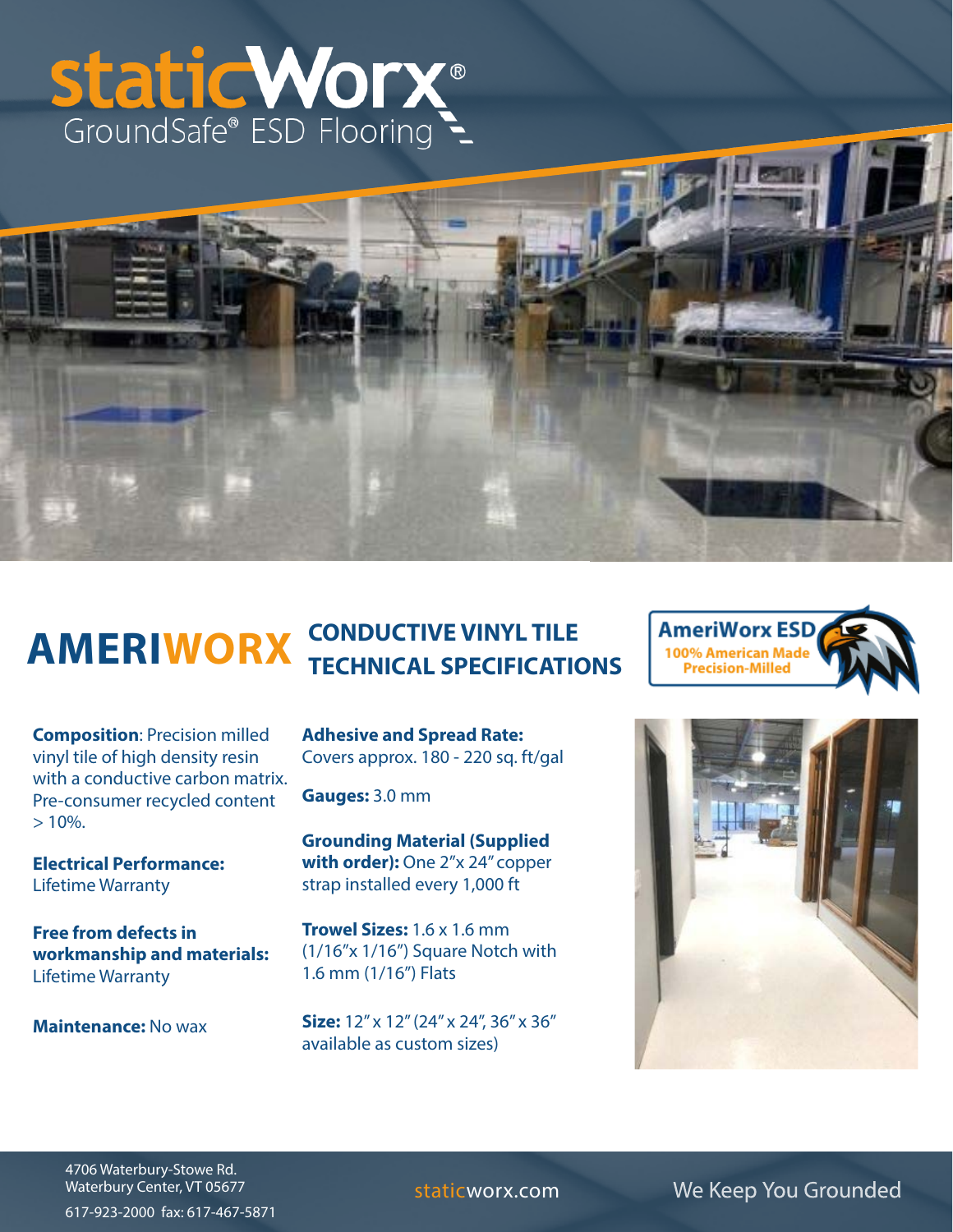## **staticWorx®**



#### **INDUSTRY TESTS**

| <b>Category</b>                                                                                             | <b>Test Method</b>                                                                                                                                    | <b>Results</b>                                                                            |
|-------------------------------------------------------------------------------------------------------------|-------------------------------------------------------------------------------------------------------------------------------------------------------|-------------------------------------------------------------------------------------------|
| <b>Critical Radiant flux CRF (W/cm<sup>2</sup>)</b>                                                         | <b>ASTM E-648</b>                                                                                                                                     | $> 1.0 W/cm^2$                                                                            |
| <b>Chemical Resistance</b>                                                                                  | ASTM F-925                                                                                                                                            | Excellent (Acids, Alkalis, Household<br>Chemicals)                                        |
| <b>Electrical Resistance</b>                                                                                | <b>ASTM F-150</b>                                                                                                                                     | Point to Point & Point to Ground: 50,000 -<br>1,000,000 Ohms                              |
| <b>Electrostatic Propensity</b>                                                                             | AATCC-134                                                                                                                                             | $<$ 12 volts                                                                              |
| <b>Fire Resistance (Steiner Tunnel)</b>                                                                     | ASTM E-84                                                                                                                                             | $<$ 75 (Class 1)                                                                          |
| <b>Electrically Conductive Floor Coverings</b>                                                              | ANSI/UL 779                                                                                                                                           | Meets UL Standard                                                                         |
| <b>Floor Materials - Resistive</b><br><b>Characterization of Material</b>                                   | ANSI/ESD.S7.1-2013<br>$\bullet$<br>Conductive $\leq 1.0 \times 10^6$<br>$\bullet$<br>$1.0 \times 10^6$ < Static Dissipative<br>$\leq 1.0 \times 10^9$ | Surpasses recommended standards of<br>ANSI/FSD S20.20-2014                                |
| <b>Floor Materials and Footwear-Resistance</b><br><b>Measurement in Combination with a</b><br><b>Person</b> | ANSI/ESD STM97.1-2015 < 3.5<br>$X$ 10 <sup>7</sup>                                                                                                    | Surpasses recommended standards of<br>ANSI/ESD S20.20-2014                                |
| <b>Floor Materials and Footwear- Voltage</b><br><b>Measurement in Combination with a</b><br><b>Person</b>   | ANSI/FSD STM97.2-2006 <25<br>volts with conductive footwear                                                                                           | Surpasses recommended standards of<br>ANSI/ESD S20.20-2014                                |
| <b>Life Safety Code</b>                                                                                     | <b>NFPA 101</b>                                                                                                                                       | Passes                                                                                    |
| <b>Smoke Density</b>                                                                                        | <b>ASTM E-662</b>                                                                                                                                     | $\leq 450$                                                                                |
| <b>Solid Vinyl Floor Covering Materials</b>                                                                 | <b>ASTM F-1700</b>                                                                                                                                    | Conforms                                                                                  |
| <b>Standard for Health Care Facilities</b>                                                                  | NFPA 99                                                                                                                                               | Passes                                                                                    |
| Static Decay, Method 4046 at 15% RH                                                                         | ASTM F-101C                                                                                                                                           | $5000 - 0$ Volts in $< 0.01$ sec.                                                         |
| <b>Static Load</b>                                                                                          | ASTM F-970                                                                                                                                            | <0.001" RI @ 250 psi (1.125" diameter foot)<br>0.005" RI @ 2,500 psi (0.5" diameter foot) |